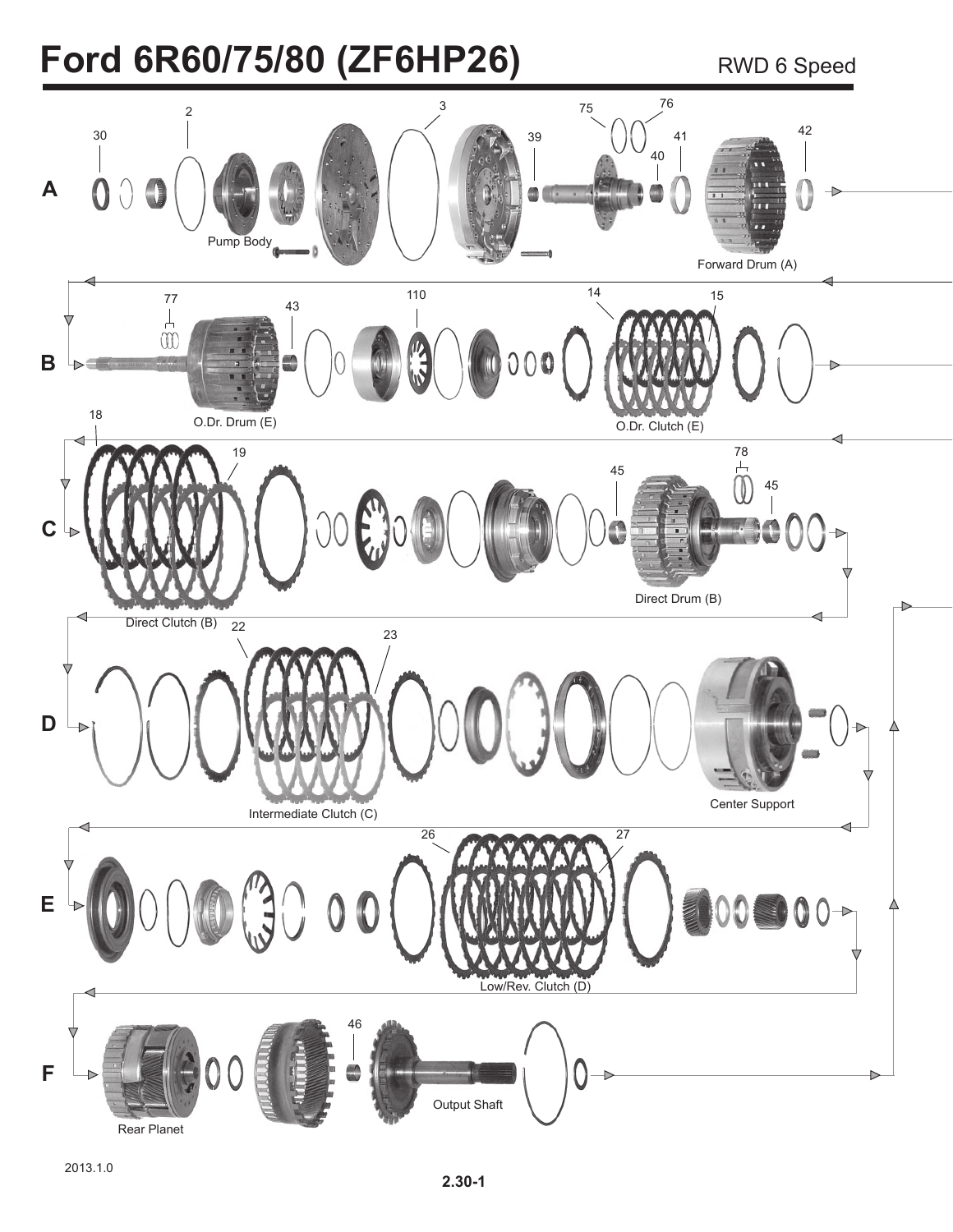# **Ford 6R60/75/80 (ZF6HP26)**

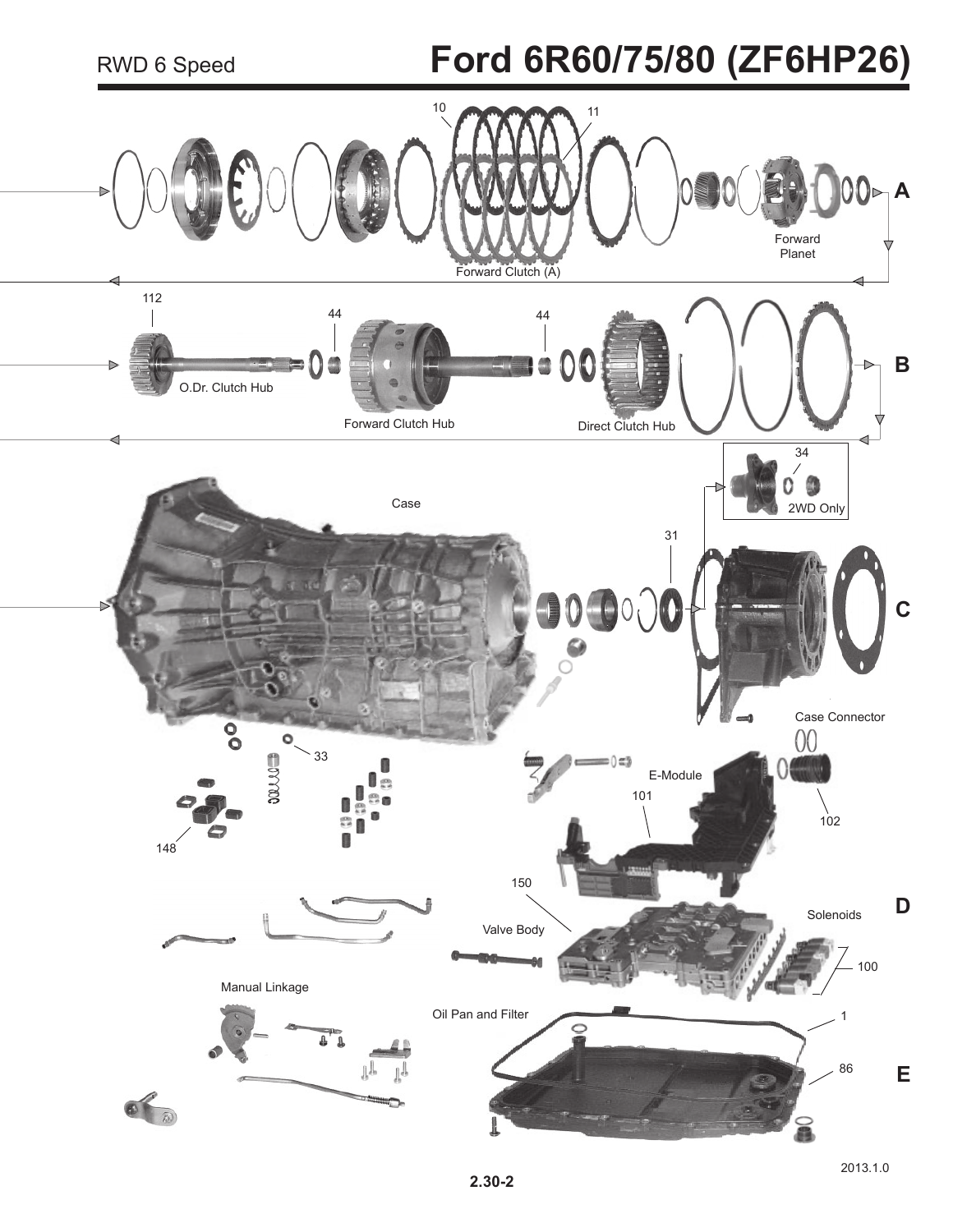| ILL NO. | <b>PER</b><br><b>PART NUMBER</b><br><b>UNIT</b> | <b>DESCRIPTION</b>                               |                                                                                                            | <b>YEARS</b> |  |  |
|---------|-------------------------------------------------|--------------------------------------------------|------------------------------------------------------------------------------------------------------------|--------------|--|--|
|         | <b>REBUILDER BOX KITS</b>                       |                                                  |                                                                                                            |              |  |  |
|         | <b>K7900D-S</b>                                 | Master Kit (w/o Steels)                          | 6R60/75                                                                                                    | 2006-08      |  |  |
|         | K7900EG-S 1                                     | Master Kit (w/o Steels)                          | ZF6-HP26/28/X                                                                                              | 2002-On      |  |  |
|         | <b>K7900EG-SDE1</b>                             | Master Kit (w/o Steels)                          | ZF6-HP26/28/X                                                                                              | 2002-On      |  |  |
|         | <b>K7900FG-S1</b>                               | Master Kit (w/o Steels)                          | ZF6-HP26A61/28AF (Audi AWD)                                                                                | 2003-On      |  |  |
|         | <b>K7900H-S</b>                                 | Master Kit (w/o Steels)                          | 6R80                                                                                                       | 2009-M14     |  |  |
|         | <b>K7900HA-S</b>                                | Master Kit (w/o Steels)                          | 6R80                                                                                                       | M14-0n       |  |  |
|         |                                                 |                                                  |                                                                                                            |              |  |  |
|         |                                                 | <b>Steel Plate Sub-Kits:</b>                     |                                                                                                            |              |  |  |
|         | K7900D-9                                        | <b>Steel Plate Kit</b>                           | 6R60                                                                                                       | 2006-08      |  |  |
|         | K7900E-9                                        | <b>Steel Plate Kit</b>                           | ZF6 w/.118" "E" Steels                                                                                     | 2002-On      |  |  |
|         | K7900EA-9                                       | <b>Steel Plate Kit</b>                           | ZF6 w/.095" "E" Steels                                                                                     | 2002-On      |  |  |
|         | K7900E-9                                        | <b>Steel Plate Kit</b>                           | 6R75/80                                                                                                    | 2007-09      |  |  |
|         | K7900HA-9                                       | <b>Steel Plate Kit</b>                           | 6R80                                                                                                       | 2010-On      |  |  |
|         |                                                 |                                                  | 1 Bonded Valve Body Plates are not Included in Kits, please order below by I.D. Stamping Number as needed. |              |  |  |
|         |                                                 | <b>OVERHAUL KITS, GASKET SETS, AND SEAL KITS</b> |                                                                                                            |              |  |  |
|         | K79900D                                         | Overhaul Kit                                     | 6R60/75W                                                                                                   | 2006-08      |  |  |
|         | K79900EG 1                                      | Overhaul Kit (German-Made Contents)              | ZF6HP26/28/X                                                                                               | 2002-On      |  |  |
|         | K79900EG-DE 1                                   | Overhaul Kit (ZF OEM Kit)                        | ZF6HP26/28/X                                                                                               | 2002-On      |  |  |
|         | K79900FG 1                                      | Overhaul Kit (German-Made Contents)              | ZF6-HP26A61/28AF (Audi AWD)                                                                                | 2003-On      |  |  |
|         | K79900H                                         | Overhaul Kit                                     | 6R80                                                                                                       | 2009-M14     |  |  |
|         | K79900HA                                        | Overhaul Kit                                     | 6R80                                                                                                       | M14-0n       |  |  |
|         |                                                 |                                                  |                                                                                                            |              |  |  |
|         |                                                 | <b>GASKET AND RUBBER COMPONENTS</b>              |                                                                                                            |              |  |  |
| 1E      | 79170DR<br>1                                    | Oil Pan Gasket (Metal w/Rubber)                  | 6R60/75W/80/W                                                                                              | 2006-On      |  |  |
|         | 1E 79170E<br>$\mathbf{1}$                       | Oil Pan Gasket (Paper, 21 Bolt Holes)            | ZF6HP26/28 w/Metal Pan                                                                                     | 2002-On      |  |  |
| 1E      | 79170ER                                         | Oil Pan Gasket (Rubber Seal)                     | ZF6HP26/28 w/Plastic Pan                                                                                   | 2002-On      |  |  |
|         | 1E 79170F<br>1                                  | Oil Pan Gasket (Paper, 24 Bolt Holes)            | ZF6HP26A (Audi AWD)                                                                                        | 2004-On      |  |  |
|         | 1E 79170FA<br>1                                 | Oil Pan Gasket (Metal w/Rubber, 13 Bolt Holes)   | ZF6HP26A (Audi AWD)                                                                                        | 2004-On      |  |  |
|         | 1E 79170FA<br>1                                 | Oil Pan Gasket (Metal w/Rubber, 13 Bolt Holes)   | ZF6HP28AF (Audi AWD)                                                                                       | 2008-On      |  |  |
| 2A      | 79100D                                          | Front Pump O-Ring (Small)                        | <b>Pump Body To Pump Support</b>                                                                           | 2002-On      |  |  |
| 3A      | 79101D                                          | Front Pump to Case O-Ring (Large)                | <b>Pump Support To Case</b>                                                                                | 2002-On      |  |  |
| 5C      | 79110E<br>1                                     | Adapter Housing Gasket, 4WD                      | Ford 6HP26X, 6R80                                                                                          | 2007-On      |  |  |
|         | 79125D                                          | 1-6 EDS Rubber Dampers (In Valve Body)           | All                                                                                                        | 2002-On      |  |  |
| 6D      | K79126D<br>1                                    | Valve Body to Case Rubber Seals (4)              | All                                                                                                        | 2002-On      |  |  |
|         | 79107D                                          | Valve Body Plate (Beaded - 6 Damper Holes)       | 6R60/75W/80/W                                                                                              | 2006-11/09   |  |  |
|         | 79107DB                                         | Valve Body Plate (Bonded - 2 Damper Holes)       | 6R60/75W/80/W (Replaces Beaded)                                                                            | 11/09-11/10  |  |  |
|         | 79107DE                                         | Valve Body Plate (Bonded - 6 Damper Holes)       | 6R60/75W/80/W                                                                                              | 11/10-0n     |  |  |
|         | 79107E<br>1                                     | Valve Body Plate (Beaded)                        | ZF6 w/1068327180 Stamped Plate or VB Code A/B052                                                           | 2002-On      |  |  |
|         | 79107EA<br>1                                    | Valve Body Plate (Beaded)                        | ZF6 w/1068327141 Stamped Plate or VB Code A/B035                                                           | 2002-On      |  |  |
|         | 79107EB<br>1                                    | Valve Body Plate (Beaded)                        | ZF6 w/1068327145 or 179 Stamped Plate or A/B036/051                                                        | 2002-On      |  |  |
|         | 79107ED                                         | Valve Body Plate (Beaded)                        | ZF6 w/1068327189 Stamped Plate or VB Code A/B053                                                           | 2002-On      |  |  |
|         | 79107EE                                         | Valve Body Plate (Bonded)                        | ZF6 w/o Stamped Plate or VB Code A/B046                                                                    | 2002-On      |  |  |
|         |                                                 |                                                  |                                                                                                            |              |  |  |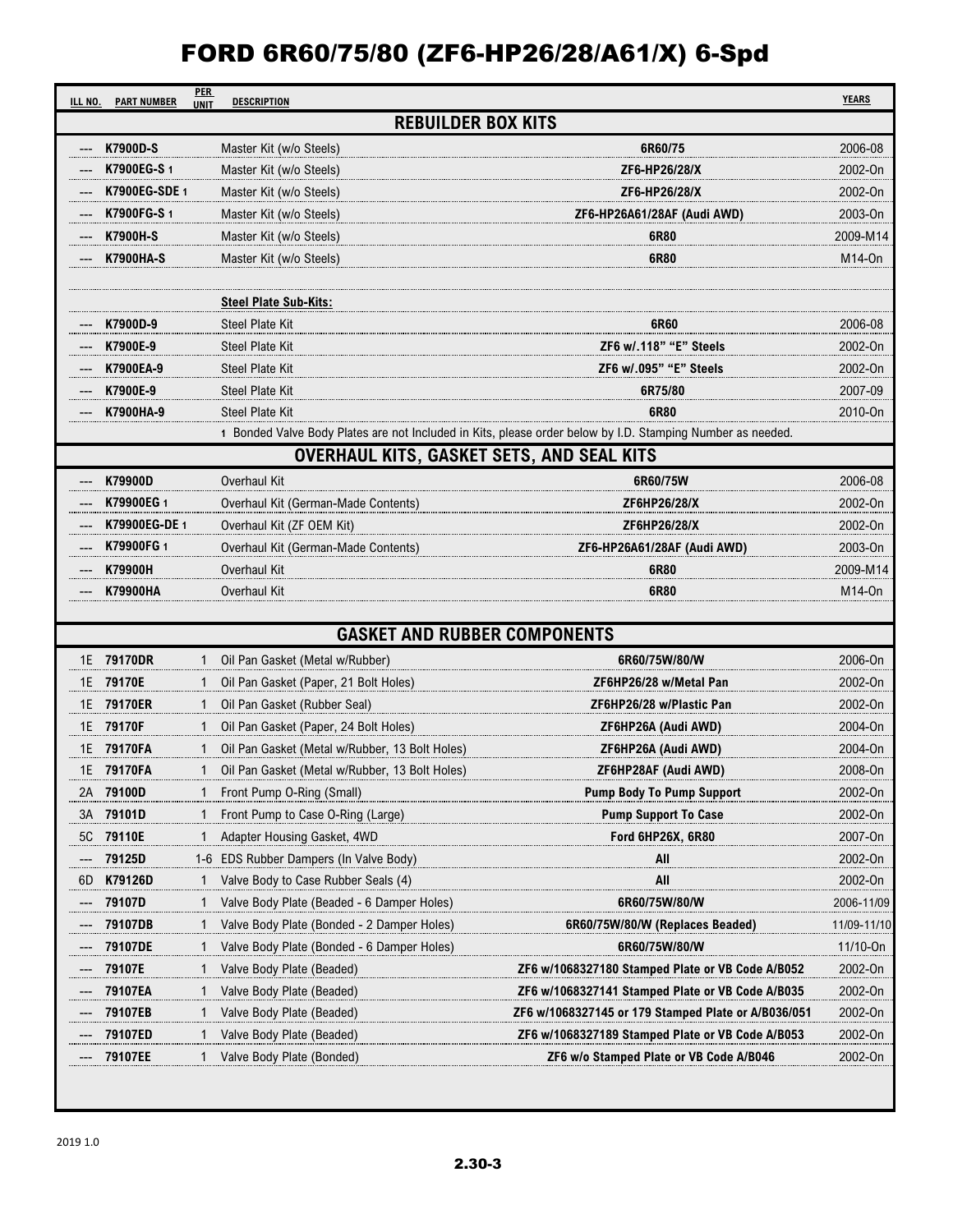| ILL NO. | <b>PART NUMBER</b>            | <b>PER</b>   | <b>DESCRIPTION</b>                                                                           |                                                                           | <b>YEARS</b>       |
|---------|-------------------------------|--------------|----------------------------------------------------------------------------------------------|---------------------------------------------------------------------------|--------------------|
|         |                               | <b>UNIT</b>  | <b>GASKET AND RUBBER COMPONENTS Cont.</b>                                                    |                                                                           |                    |
|         | 79107EF                       |              | Valve Body Plate (Bonded)                                                                    | ZF6 w/1068327210 Stamped Plate or VB Code A/B063                          | 2002-On            |
|         | 79107EG                       | 1            | Valve Body Plate (Bonded)                                                                    | ZF6 w/1068327224 Stamped Plate or VB Code A/B065                          | 2002-On            |
|         |                               |              |                                                                                              |                                                                           |                    |
|         |                               |              | <b>METAL CLAD SEALS</b>                                                                      |                                                                           |                    |
|         | 30A 79526D                    | 1            | Front Pump                                                                                   | All                                                                       | 2002-On            |
|         | 31C 79551D                    | 1            | Extension Housing (2WD)                                                                      | <b>Exc. 6R80</b>                                                          | 2002-On            |
|         | 31C 79551H                    | 1            | Extension Housing (2WD) (3.140" OD)                                                          | 6R80                                                                      | 2009-M14           |
|         | 31C 79551HA                   |              | Extension Housing (2WD) (3.160" OD)                                                          | 6R80                                                                      | M14-0n             |
|         | 31C 79553D                    | 1            | Adapter Seal (4WD)                                                                           | <b>Exc. 6R80</b>                                                          | 2002-On            |
|         | 31C 79553H                    | 1            | Adapter Seal (4WD) (3.155" OD, Rubber Case)                                                  | 6R80                                                                      | 2009-M14           |
|         | 31C 79553HA                   |              | Adapter Seal (4WD) (3.165" OD, Metal Case)                                                   | 6R80                                                                      | M14-0n             |
|         | 33C 79507D                    | $\mathbf{1}$ | <b>Manual Lever</b>                                                                          |                                                                           | 2002-On            |
|         | 34C 79552D                    | 1            | <b>Yoke Spline</b>                                                                           |                                                                           | 2002-On            |
|         |                               |              |                                                                                              |                                                                           |                    |
|         |                               |              | <b>TRANSMISSION OIL FILTERS</b>                                                              |                                                                           |                    |
|         | 86E K79600E<br>86E K79600E-DE |              | Plastic Oil Pan w/Integrated Filter<br>"OEM ZF" Plastic Oil Pan w/Integrated Filter          | 6HP26/28<br>6HP26/28                                                      | 2002-On<br>2002-On |
|         | K79684EF                      | 1            | Pan/Filter Conversion Kit                                                                    | Convert from Plastic to Metal Pan (Includes Pan, Bolts, Gasket, & Filter) | 2002-On            |
|         |                               |              |                                                                                              |                                                                           |                    |
|         | 79600D                        |              | Oil Filter (.280" Inlet - 3.00" Outlet Pipe)                                                 | 6R60/75                                                                   | 2006-E07           |
|         | 79600D<br>79600F              |              | Oil Filter (.280" Inlet - 3.00" Outlet Pipe)<br>Oil Filter (.280" Inlet - 3.50" Outlet Pipe) | 6HP26/26X w/Metal Pan<br>6HP26A (Audi)                                    | 2002-On<br>2004-11 |
|         | 79600FA                       |              | Oil Filter (.680" Inlet - 3.50" Outlet Pipe)                                                 | 6HP28AF (Audi)                                                            | 2008-12            |
|         |                               |              |                                                                                              |                                                                           |                    |
|         | 79600H                        |              | Oil Filter (1.700" Inlet - 3.00" Outlet Pipe)                                                | 6R60/75/80                                                                | $L/07-10$          |
|         | 79600HB                       | $\mathbf{1}$ | Oil Filter (1.000" Inlet - 3.00" Outlet Pipe)                                                | 6R80                                                                      | 2011-0n            |
|         | 79600HC                       | 1            | Oil Filter (1.450" Inlet-Angled Toward Rear)                                                 | 6R80, Ford Transit                                                        | 2015-On            |
|         | 79600HF                       | 1            | Oil Filter (O'Ring Neck Seal, Units w/Start-Stop)                                            | 6R80, 2.7L F150                                                           | 2015-On            |
|         |                               |              | <b>SEALING RINGS</b>                                                                         |                                                                           |                    |
|         | K79901D                       |              | 1 Sealing Ring Kit                                                                           | 6R60/75                                                                   | 2006-08            |
|         | K79901E                       |              | Sealing Ring Kit                                                                             | ZF <sub>6</sub>                                                           | 2002-On            |
|         | K79901H                       | 1            | Sealing Ring Kit                                                                             | 6R80                                                                      | 2009-M14           |
|         | K79901HA                      | 1            | Sealing Ring Kit                                                                             | 6R80                                                                      | M14-0n             |
|         |                               |              | <b>CLUTCH PLATES</b>                                                                         |                                                                           |                    |
|         | 10A 79304D                    |              | 4-5 Forward (A) Friction (All)                                                               | $30T, .063" - 7.370"$ O.D.                                                | 2002-On            |
|         | 11A 79305DC                   |              | 4-5 Forward (A) Steel (All)                                                                  | 30T, .118" - 6.450" I.D.                                                  | 2002-On            |
|         | 14B 79310D                    |              | 6-7 Overdrive (E) Friction (ZF6 / 6R60/75)                                                   | 30T, .063" - 5.150" O.D.                                                  | 2002-On            |
|         | 14B 79310DA                   |              | Overdrive (E) Friction (6R80)                                                                | 30T, .079" - 5.150" O.D.                                                  | 2009-On            |
|         | 15B 79311D                    |              | Overdrive (E) Steel (ZF6)                                                                    | 24T, .094" - 4.200" I.D.                                                  | 2002-On            |
|         | 15B 79311DA                   | 6            | Overdrive (E) Steel (ZF6 / 6R60/75/80)                                                       | 24T, .118" - 4.200" I.D.                                                  | 2002-On            |
|         | 18C 79304DA                   |              | 4-5 Direct (B) Friction (All)                                                                | 30T, .083" - 7.370" O.D.                                                  | 2002-On            |
|         | 19C 79305D                    |              | 4-5 Direct (B) Steel (ZF6/6R60/75)                                                           | 30T, .083" - 6.450" I.D.                                                  | 2002-On            |
|         | 19C 79305D                    |              | Direct (B) Steel (6R80)                                                                      | 30T, .083" - 6.450" I.D.                                                  | 2009               |
|         | 19C 79305DH                   | 5            | Direct (B) Steel (6R80)                                                                      | $30T, .069" - 6.450" I.D.$                                                | 2010-On            |
|         |                               |              |                                                                                              |                                                                           |                    |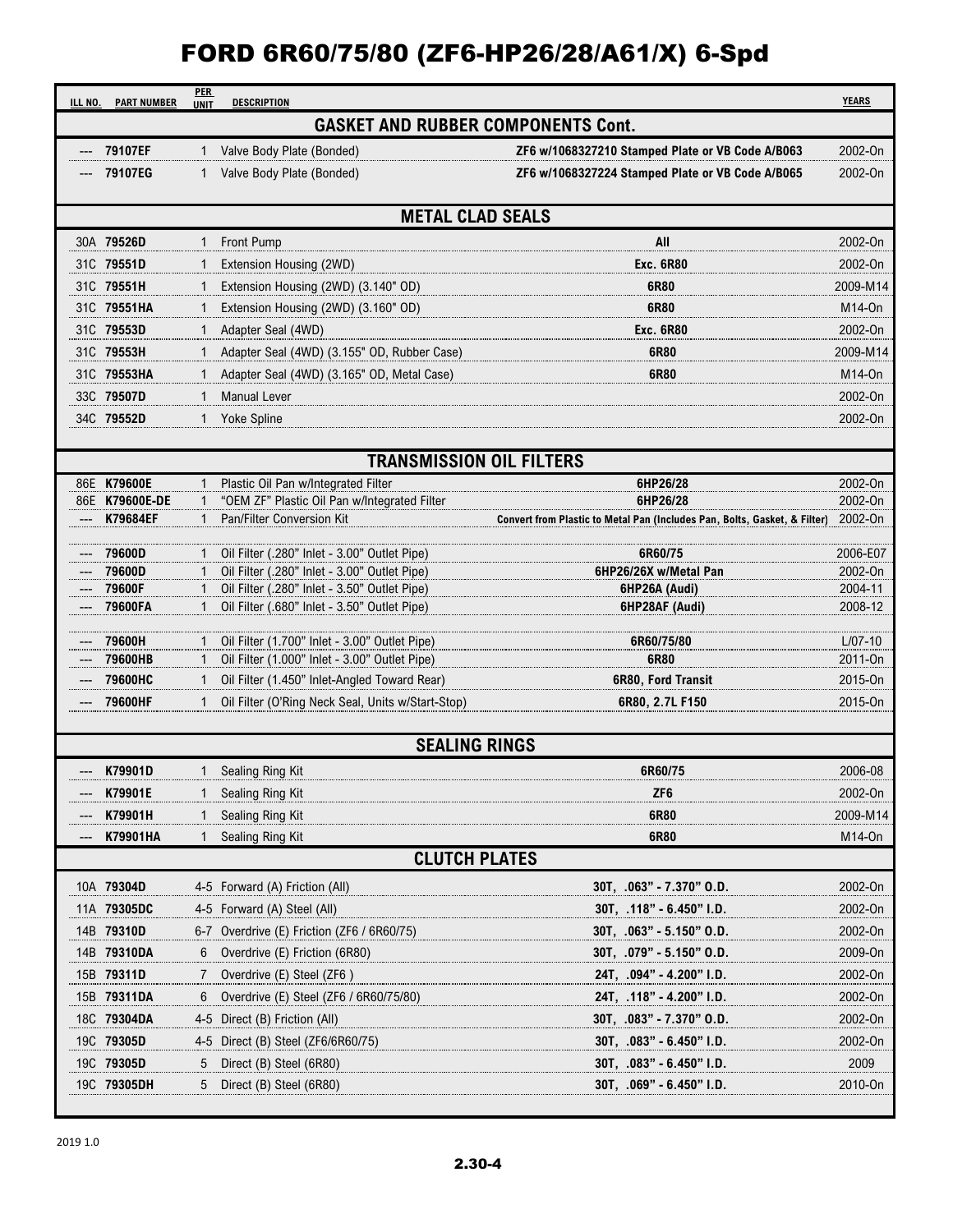| ILL NO. | <b>PART NUMBER</b>           | <b>PER</b><br><b>UNIT</b>    | <b>DESCRIPTION</b>                                                                  |                                             | <b>YEARS</b>       |
|---------|------------------------------|------------------------------|-------------------------------------------------------------------------------------|---------------------------------------------|--------------------|
|         |                              |                              | <b>CLUTCH PLATES-Cont'd</b>                                                         |                                             |                    |
|         | 22D 79304DA                  |                              | 4-5 Intermediate (C) Friction (All)                                                 | 30T, .083" - 7.370" O.D.                    | 2002-On            |
|         | 23D 79305DC                  |                              | 4-5 Intermediate (C) Steel (All)                                                    | 30T, .118" - 6.450" I.D.                    | 2002-On            |
|         | 26E 79304D                   |                              | 4-7 Low/Reverse (D) Friction (All)                                                  | 30T, .063" - 7.370" O.D.                    | 2002-On            |
|         | 27E 79305D                   |                              | 4-7 Low/Reverse (D) Steel (ZF6/6R60/75)                                             | 30T, .083" - 6.450" I.D.                    | 2002-On            |
|         | 27E 79305D                   | 6                            | Low/Reverse (D) Steel (6R80)                                                        | 30T, .083" - 6.450" I.D.                    | 2009               |
|         | 27E 79305DH                  | 6                            | Low/Reverse (D) Steel (6R80)                                                        | $30T, .069" - 6.450" I.D.$                  | 2010-On            |
|         |                              |                              |                                                                                     |                                             |                    |
|         | K7900D-F                     | 1                            | <b>Friction Module</b>                                                              | 6R60                                        | 2006-08            |
|         |                              |                              |                                                                                     | ZF6 & 6R75                                  | 2002-On            |
|         | <b>K7900EG-F</b>             | $\mathbf{1}$                 | <b>Friction Module</b>                                                              |                                             |                    |
|         | K7900H-F                     | $\mathbf{1}$                 | <b>Friction Module</b>                                                              | 6R80                                        | 2009-On            |
|         | <b>K79350EHHP</b>            | 1                            | Friction/Steel Module (Hi-Perf w/Power Packs, Alto)                                 | <b>ZF6 &amp; 6R80</b>                       | 2002-On            |
|         | <b>K79350HHP</b>             | $\mathbf{1}$                 | Friction/Steel Module (Hi-Perf Stage2, Exedy)                                       | <b>ZF6 &amp; 6R80</b>                       | 2002-On            |
|         |                              |                              |                                                                                     |                                             |                    |
|         |                              |                              | <b>BUSHINGS</b>                                                                     |                                             |                    |
|         | K79980D                      | 1                            | <b>Bushing Assortment Kit</b>                                                       | 6R60/75                                     | 2006-08            |
|         | K79980E                      | $\mathbf{1}$                 | <b>Bushing Assortment Kit</b>                                                       | ZF6 / 6R80                                  | 2002-On            |
|         | K79980EY<br><b>K79980EDB</b> | $\mathbf{1}$<br>$\mathbf{1}$ | Bushing Assortment Kit (Omega - Solid Bronze)                                       | All<br>All                                  | 2002-On<br>2002-On |
|         |                              |                              | Bushing Assortment Kit (Durabaond - Coated)                                         |                                             |                    |
|         | 38A 79005HY                  |                              | Pump Bushing (Replaces Factory Bearing, Omega)                                      | 6R80 - Not in Kits                          | 2008-10            |
|         | 38A 79005HC                  |                              | Pump Bushing                                                                        | 6R80                                        | 2011-On            |
|         | 39A 79001D                   |                              | Stator Shaft (Front - .907" I.D.)                                                   | 6R60/75                                     | 2006-08            |
|         | 40A 79002D                   |                              | Stator Shaft (Rear - 1.100" I.D.)                                                   | 6R60/75                                     | 2006-08            |
|         | 40A 79002E                   | $\mathbf{1}$                 | Stator Shaft (Rear - 1.025" I.D.)                                                   | ZF <sub>6</sub>                             | 2002-On            |
|         | 40A 79002EW<br>40A 79002H    | $\mathbf{1}$<br>1            | Stator Shaft (Rear - 1.025" I.D.)<br>Stator Shaft (Rear - 1.180" I.D.)              | ZF6 (Sonnax Tighter Tolerance)<br>ZF6, 6R80 | 2002-On            |
|         | 41A 79003D                   |                              | Forward Drum (Front)                                                                | All                                         | 2002-On            |
|         | 42A 79004D                   |                              | Forward Drum (Rear)                                                                 | All                                         | 2002-On            |
|         | 43B 79006D                   |                              | O/D Drum                                                                            | All                                         | 2002-On            |
|         | 44B 79007D                   |                              | Forward Clutch Hub (Front / Rear - .954" I.D.)                                      | <b>Some</b>                                 | 2002-On            |
|         | 44B 79007E                   |                              | Forward Clutch Hub (Front / Rear - .994" I.D.)                                      | <b>Some</b>                                 | 2002-On            |
|         | 45C 79009D                   | 2                            | Direct Drum (Front & Rear - 1.340" I.D.)                                            | All                                         | 2002-On            |
|         | 46F 79006D                   | $\mathbf{1}$                 | <b>Output Shaft</b>                                                                 | All                                         | 2006-On            |
|         |                              |                              | THRUST WASHERS AND BEARINGS                                                         |                                             |                    |
|         | K79941D                      |                              | Thrust Needle Bearing Kit                                                           | 6R60/75                                     | 2006-08            |
|         | K79941E                      |                              | Thrust Needle Bearing Kit                                                           | ZF <sub>6</sub>                             | 2002-On            |
|         | K79941H                      |                              | Thrust Needle Bearing Kit                                                           | 6R80                                        | 2009-On            |
|         |                              |                              |                                                                                     |                                             |                    |
|         |                              |                              | SHIFT ENHANCEMENTS AND VALVES                                                       |                                             |                    |
|         | K79944E 2                    |                              | Shift Kit (Transgo)                                                                 |                                             | 2002-13            |
|         |                              |                              | Addresses: 42-46 MPH TCC Quiver, Rough Shifts, TCC Slip, Coast Down Clunks.         |                                             |                    |
|         | K79947EWT 2                  |                              | VB Repair Kit, Solenoid Reg. & Lube Reg. Valves (w/Tools) TransGo                   |                                             | 2002-13            |
|         | K79947ERF 2                  |                              | VB Repair Kit, Solenoid Reg. & Lube Reg. Valves (w/o Tools) TransGo                 |                                             | 2002-13            |
|         |                              |                              | 2 (6R60/75/80, 6HP19/26/32 Gen1) Does not fit 6HP21/28/34                           |                                             |                    |
|         |                              |                              |                                                                                     |                                             |                    |
|         |                              |                              |                                                                                     |                                             |                    |
|         | ZF6-6R60-ZIP                 |                              | Zip-Kit (Sonnax, Fits ZF6HP26 & 6R60/75/80 - Drop-In Components, No Tools Required) |                                             | 2002-On            |
|         | ZF6-GEN2-ZIP                 |                              | Zip-Kit (Sonnax, Fits ZF6HP28 - Drop-In Components, No Tools Required)              |                                             | 2002-On            |
|         |                              |                              |                                                                                     |                                             |                    |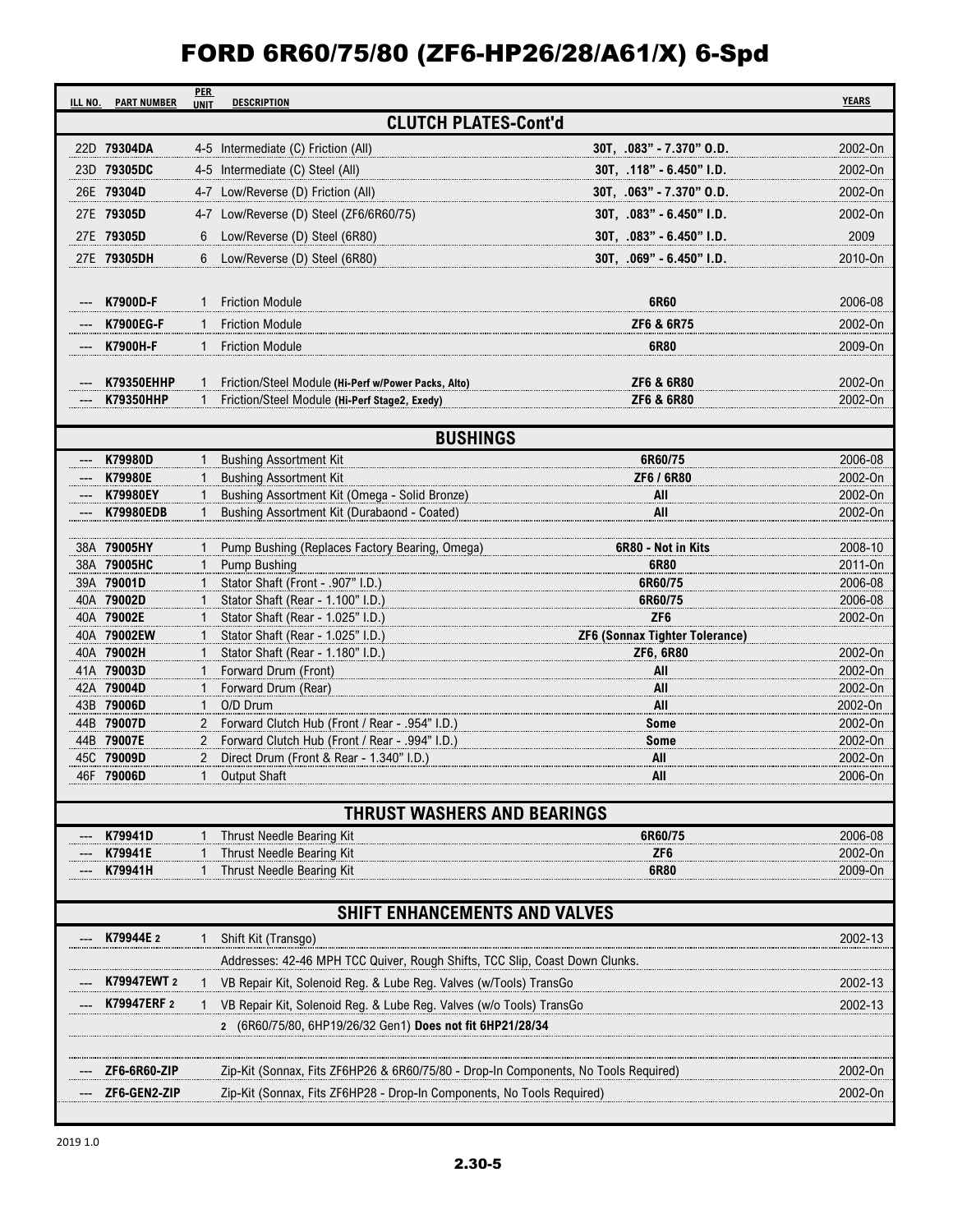| ILL NO. | <b>PART NUMBER</b> | <b>PER</b><br><b>UNIT</b> | <b>DESCRIPTION</b>                                                                     | <b>YEARS</b> |
|---------|--------------------|---------------------------|----------------------------------------------------------------------------------------|--------------|
|         |                    |                           | SHIFT ENHANCEMENTS AND VALVES Cont.                                                    |              |
|         | ZF6-053-ZIP        |                           | Zip-Kit (Sonnax, Fits 053 VB Plate Only - Drop-In Components, No Tools Required)       | 2002-0n      |
|         |                    |                           | Addresses: Critical Pressure Losses and Restores/Extends Accumulator Action.           |              |
|         | 79889E             |                           | Pressure Regulator Sleeve (Sonnax, Addresses: Harsh or Erratic Line)                   | 2002-On      |
|         | K79882E            |                           | Clutch "A" Control Boost Valve and Sleeve Kit (Sonnax)                                 | 2002-0n      |
|         |                    |                           | Addresses: Delayed/Harsh Engagements, Flare 5-4 Downshift.                             |              |
|         | <b>K79788EW</b>    |                           | VB End Plug Kit (Sonnax, 6 Large and 6 Small End Plugs, GEN1 w/12,13 & 17mm)           | 2002-On      |
|         | <b>K79788DW</b>    | 1                         | VB Internal Plug Kit (Sonnax, 4 Internal Plugs, GEN1 w/.472" Plugs)                    | 2002-On      |
|         | K79788E            |                           | Sure-Seal VB End Plug Kit (Superior)                                                   | 2002-0n      |
|         |                    |                           | Addresses: OE End Plugs Leak Causing Low Circuit Pressures/Erratic Shifts/Codes.       |              |
|         | --- K79781E        |                           | Valve Body Accumulator Pistons and Springs Kit (Sonnax)                                | 2002-On      |
|         |                    |                           | Addresses: Firms Upshifts and Downshifts and Engagements.                              |              |
|         | 79781E             |                           | 1-6 Valve Body Accumulator Piston (OEM ZF)                                             | 2002-0n      |
|         |                    |                           | <b>Valves Below Require Tools:</b>                                                     |              |
|         | --- K79989E        |                           | Oversized Pressure Regulator Valve Kit (Sonnax)                                        | 2002-On      |
|         |                    |                           | Addresses: Delayed/No Reverse and Poor Quality Shifts. Requires K79589E Tool Kit.      |              |
|         | K79886E            |                           | Oversized Solenoid Pressure Regulator Valve Kit (Sonnax)                               | 2002-On      |
|         |                    |                           | Addresses: Wrong Gear Starts, Gear Ratio and Solenoid Codes Requires K79586E Tool Kit. |              |
|         | K79887E            |                           | Oversized Bypass Clutch Control Valve Kit (Sonnax)                                     | 2002-On      |
|         |                    |                           | Addresses: Converter Overheat and Low TCC Release Pressure. Requires K79587E Tool Kit. |              |
|         | K79883E            |                           | Oversized Converter Release Regulator Valve Kit (Sonnax)                               | 2002-On      |
|         |                    |                           | Addresses: Excessive TCC Slip, Harsh Lockup Apply/Release. Requires K79583E Tool Kit.  |              |
|         | <b>K79880E</b>     |                           | Oversized Lubrication Control Valve Kit (Sonnax)                                       | 2002-On      |
|         |                    |                           | Addresses: Low Converter Pressure and Lube Failure. Requires K79580E Tool Kit.         |              |
|         | K79881E            |                           | Oversized Clutch A Control Valve Kit (Sonnax)                                          | 2002-On      |
|         |                    |                           | Addresses: Flare Upshift or Downshift Bind-ups. Requires K79581E Tool Kit.             |              |
|         | K79884E            |                           | 1-2 Oversized Clutch D1 or E Control Valve Kit (Sonnax)                                | 2002-On      |
|         |                    |                           | Addresses: Flare Upshift or Downshift Bind-ups. Requires K79581E Tool Kit.             |              |

#### **ELECTRONIC COMPONENTS**

|              | 6R60/75/80 Units:                                   |                                   |                     |
|--------------|-----------------------------------------------------|-----------------------------------|---------------------|
| 100D 79870D  | 3 TCC, SSA, SSC Solenoids                           | <b>Brown Connector</b>            | 2006-10             |
| 100D 79870HA | AR TCC, SSA, SSC Solenoids (Band ID # 2)            | <b>Brown Snout, Normally Low</b>  | 2011-0 <sub>n</sub> |
| 100D 79870HB | AR TCC, SSA, SSC Solenoids (Band ID # 3)            | <b>Brown Snout, Normally Low</b>  | 2011-0 <sub>n</sub> |
| 100D 79870HC | AR TCC, SSA, SSC Solenoids (Band ID # 4)            | <b>Brown Snout, Normally Low</b>  | 2011-0 <sub>n</sub> |
| 100D 79870HD | AR TCC, SSA, SSC Solenoids (Band ID # 5)            | <b>Brown Snout, Normally Low</b>  | 2011-0 <sub>n</sub> |
| 100D 79871D  | 3 LPC (EPC), SSB, SSD Solenoids                     | <b>Black Connector</b>            | 2006-10             |
| 100D 79871HA | AR LPC (EPC), SSB, SSD Solenoids (Band ID # 2)      | <b>Black Snout, Normally High</b> | 2011-0 <sub>n</sub> |
| 100D 79871HB | AR LPC (EPC), SSB, SSD Solenoids (Band ID # 3)      | <b>Black Snout, Normally High</b> | 2011-0 <sub>n</sub> |
| 100D 79871HC | AR LPC (EPC), SSB, SSD Solenoids (Band ID # 4)      | <b>Black Snout, Normally High</b> | 2011-0 <sub>n</sub> |
| 100D 79871HD | AR LPC (EPC), SSB, SSD Solenoids (Band ID # 5)      | <b>Black Snout, Normally High</b> | 2011-0 <sub>n</sub> |
| 100D 79879D  | <b>SSE Solenoid</b>                                 | <b>White Snout</b>                | 2006-10             |
| 100D 79879H  | <b>SSE Solenoid</b>                                 | <b>Gray Snout</b>                 | 2011-0 <sub>n</sub> |
| 101D K79869D | Connector Plate w/TCM (Not available seperately)    | <b>Units with Internal TCM</b>    | 2006-10             |
|              | (Only available as complete Valve Body from dealer) |                                   |                     |
| 101D K79869H | Connector Plate (Includes: TISS, TOSS, TOT, PRNDL)  | Units with External TCM           | 2011-0 <sub>n</sub> |
|              |                                                     |                                   |                     |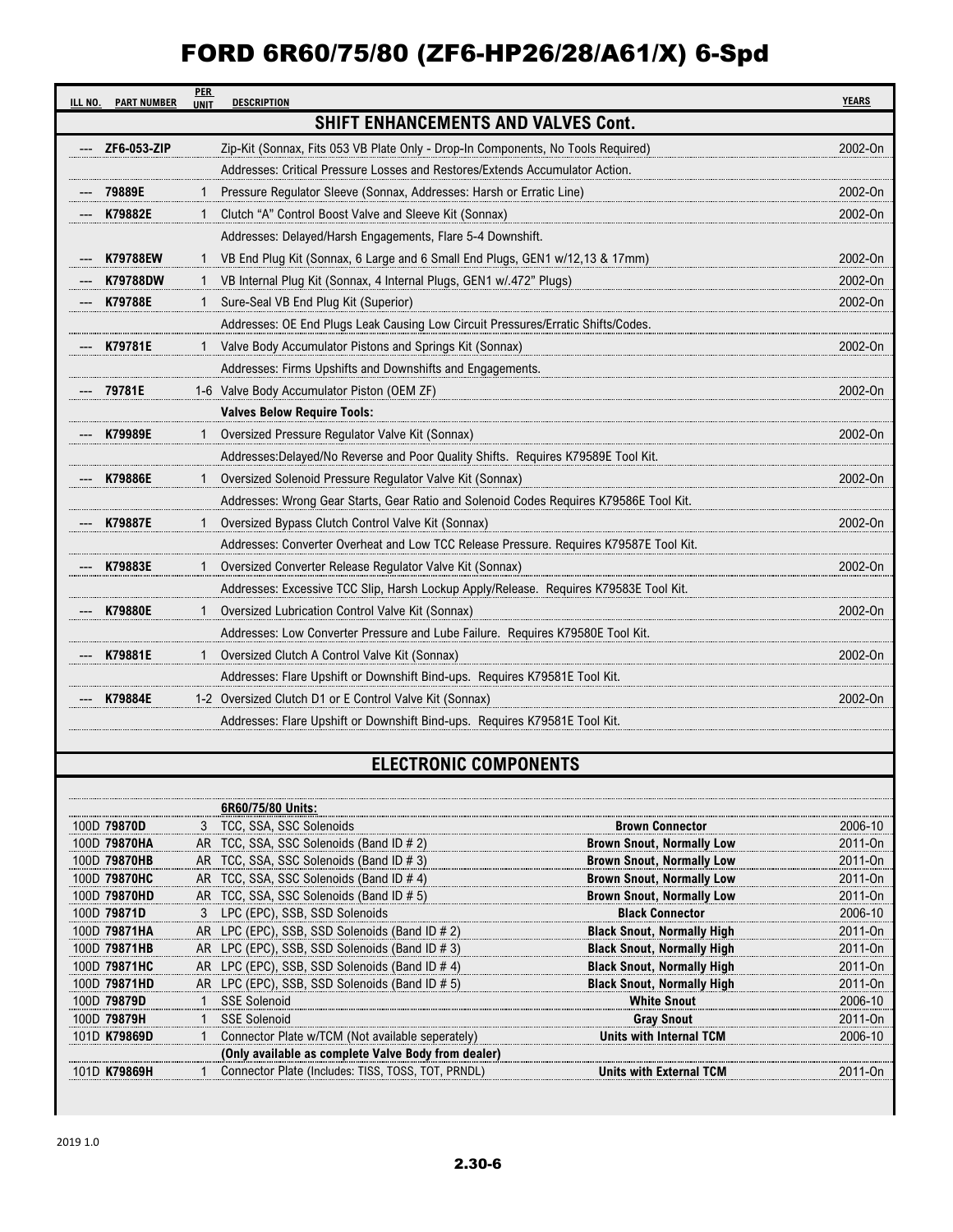| ILL NO.                    | <b>PART NUMBER</b> | <b>PER</b><br><b>UNIT</b> | <b>DESCRIPTION</b>                                                                                                                    |                                                                                                              | <b>YEARS</b>       |  |
|----------------------------|--------------------|---------------------------|---------------------------------------------------------------------------------------------------------------------------------------|--------------------------------------------------------------------------------------------------------------|--------------------|--|
|                            |                    |                           |                                                                                                                                       | <b>ELECTRONIC COMPONENTS Cont.</b>                                                                           |                    |  |
| 102D 79878A                |                    | 1                         | <b>Case Connector</b>                                                                                                                 |                                                                                                              | 2006-On            |  |
|                            | <b>K62859AVC</b>   |                           | 1 External Wire Harness Repair Kit                                                                                                    |                                                                                                              | 2006-On            |  |
|                            |                    |                           |                                                                                                                                       |                                                                                                              |                    |  |
|                            |                    |                           | <b>ZF6 Units:</b>                                                                                                                     |                                                                                                              |                    |  |
|                            | K79879A<br>K79879B | $\mathbf{1}$              | Solenoid Kit (Includes: (3) 79870A, (3) 79870B, (2) 79871A, K79871B & 79869B)<br>Solenoid Kit (Includes: (5) 79870A, 79870B & 79871A) |                                                                                                              | 2002-On<br>2002-On |  |
|                            | --- K79879E        |                           | Solenoid Kit (Includes: (3) 79870A, (3) 79870B & 79871A)                                                                              |                                                                                                              | 2002-On            |  |
|                            | K79879F            |                           | Solenoid Kit (Includes: (3) 79870A, (2) 79870B & (2) 79870F)                                                                          |                                                                                                              | 2002-On            |  |
|                            | <b>K79879FA</b>    |                           | Solenoid Kit (Includes: (3) 79870A, (2) 79870B & (2) 79870F, 79871A, K79871B, 79869B)                                                 |                                                                                                              | 2002-On            |  |
|                            |                    |                           |                                                                                                                                       |                                                                                                              |                    |  |
| 100D 79870A                |                    |                           | 3-5 EDS Solenoid (.663" O.D. Solenoid O'Ring Land)                                                                                    | Yellow                                                                                                       | 2002-On            |  |
| 100D 79870B                |                    |                           | 1-3 EDS Solenoid (.641" O.D. Solenoid O'Ring Land)                                                                                    | <b>Blue</b>                                                                                                  | 2002-On            |  |
| 100D 79870F<br>100D 79871A |                    |                           | 0-2 EDS Solenoid (.721" O.D. Solenoid O'Ring Land)                                                                                    | Orange<br><b>Black</b>                                                                                       | 2002-On<br>2002-On |  |
| 100D 79871A                |                    |                           | 0-1 MV1 Solenoid (Emergency Run Valve)<br>0-1 MV2 Solenoid (Park Lock Valve - Energizes)                                              | <b>Black</b>                                                                                                 | 2002-On            |  |
| 100D K79871B               |                    |                           | 0-1 MV3 Solenoid (Park Lock Valve - Operates)                                                                                         | <b>Green Top w/Park Cylinder/Rod</b>                                                                         | 2002-On            |  |
|                            | 79869B             |                           | 0-1 Wiring Harness (For Park Cylinder Units)                                                                                          |                                                                                                              | 2002-On            |  |
| 101D K79869A               |                    |                           | 1 E-Module/Connector Plate (Includes: TISS, TOSS, TOT, PRNDL Switch)                                                                  |                                                                                                              | 2002-On            |  |
|                            |                    |                           | (Only available with Mechatronic)                                                                                                     |                                                                                                              |                    |  |
| 102D 79878A                |                    | $\mathbf{1}$              | <b>Case Connector</b>                                                                                                                 |                                                                                                              | 2002-On            |  |
|                            | 79880A             |                           | 1 Foam Strip (Between Solenoids and Plastic Connector Housing)                                                                        |                                                                                                              | 2002-On            |  |
|                            |                    |                           |                                                                                                                                       |                                                                                                              |                    |  |
|                            |                    |                           |                                                                                                                                       | <b>HARD PARTS</b>                                                                                            |                    |  |
|                            |                    |                           |                                                                                                                                       |                                                                                                              |                    |  |
|                            |                    |                           |                                                                                                                                       | Note: When ordering Hard Parts, please add the appropriate suffix : (-R) Reman, (-U) Used, (-A) Aftermarket. |                    |  |
| 110B 79760D                |                    | $\mathbf{1}$              | OD Clutch Return Spring                                                                                                               | 6R60/75/80                                                                                                   | 2006-On            |  |
|                            | 112B 79837HHP      |                           | O/D Cluch Hub/Intermediate Shaft (Billet High Perf)                                                                                   | 6R80                                                                                                         | 2008-On            |  |
| 148D 79881EF               |                    |                           | Mechatronic to Case Seal Adapter                                                                                                      | ZF <sub>6</sub>                                                                                              | 2002-On            |  |
|                            |                    |                           |                                                                                                                                       |                                                                                                              |                    |  |
|                            |                    |                           | <b>OEM Mechatronic Valve Bodies:</b>                                                                                                  |                                                                                                              |                    |  |
| 150D Various               |                    |                           | Note: To purchase a Mechatronic Assembly (aka: Valve Body) for a ZF6, you will need the                                               |                                                                                                              |                    |  |
|                            |                    |                           | "STUECKL Number" from the tag, on the side of the transmission case, Vin Number,                                                      |                                                                                                              |                    |  |
|                            |                    |                           | Vehicle Year, Make and Model When being ordered. This will ensure that the correct assembly                                           |                                                                                                              |                    |  |
|                            |                    |                           | is ordered. The Mechatronic Assembly is Flashed (per VIN) and includes the Oil/Pan Filter.                                            |                                                                                                              |                    |  |
|                            |                    |                           |                                                                                                                                       |                                                                                                              |                    |  |
|                            | 150D MECHA-976     |                           | Mechatronic Valve Body                                                                                                                | 325i Coupe (02/2006 - 08/2007)                                                                               |                    |  |
|                            | 150D MECHA-973     |                           | Mechatronic Valve Body                                                                                                                | and 335i Coupe (01/2007 - 08/2007)<br>335xi, 335i (01/2007 - 08/2007)                                        | Various<br>Various |  |
|                            | 150D MECHA-980     |                           | <b>Mechatronic Valve Body</b>                                                                                                         | 525i w/ (M25/B25MS), (N52/B25A) Engines                                                                      |                    |  |
|                            |                    |                           |                                                                                                                                       | and 531i w/(M52/B30MS) Engine                                                                                | Various            |  |
|                            | 150D MECHA-974     | 1                         | Mechatronic Valve Body                                                                                                                | All Z4 (2005 - On) And 325i/xi, 330i/xi, 525i/xi, 530i/xi                                                    |                    |  |
|                            |                    |                           |                                                                                                                                       | w/(022-016/015) (012-085/086) (010-025) Transmission ID                                                      | Various            |  |
|                            | 150D MECHA-341     | 1                         | Mechatronic Valve Body                                                                                                                | 525i, 535i (01/2007 - On)                                                                                    | Various            |  |
|                            | 150D MECHA-932     |                           | Mechatronic Valve Body                                                                                                                | 545i/iA (2003-2005), 645ci (2004 - 08/2005)                                                                  | Various            |  |
|                            | 150D MECHA-936     | $\mathbf{1}$              | <b>Mechatronic Valve Body</b>                                                                                                         | 550i w/ 6hp26, and 645ci (12/2005 - 2007)                                                                    | Various            |  |
|                            | 150D MECHA-411     | 1                         | Mechatronic Valve Body                                                                                                                | 550i w/ 6hp28 (09/2006 - 08/2007)                                                                            | Various            |  |
|                            | 150D MECHA-931     |                           | Mechatronic Valve Body                                                                                                                | 745i/L/Li (2001-01/2003), 760i/L/Li (10/2002 - 02/2003)<br>w/Transmission Code "118"                         | Various            |  |
|                            | 150D MECHA-937     | $\mathbf{1}$              | Mechatronic Valve Body                                                                                                                | 745i/L/Li (02/2003 - 08/2003), 760i/L/Li (2002 - 08/2003)                                                    | Various            |  |
|                            | 150D MECHA-997     | 1                         | Mechatronic Valve Body                                                                                                                | 745i/L/Li (09/2003 - 02/2005), 760i/L/Li (09/2003 - 09/2004)                                                 | Various            |  |
|                            | 150D MECHA-933     | 1.                        | Mechatronic Valve Body                                                                                                                | 750i/L/Li(03/2005 - On), 760i/L/Li (10/2004 - 08/2005)                                                       | Various            |  |
|                            | 150D MECHA-985     |                           | Mechatronic Valve Body                                                                                                                | X5 (2003-2006 w/6HP26X                                                                                       | Various            |  |
|                            |                    |                           |                                                                                                                                       |                                                                                                              |                    |  |